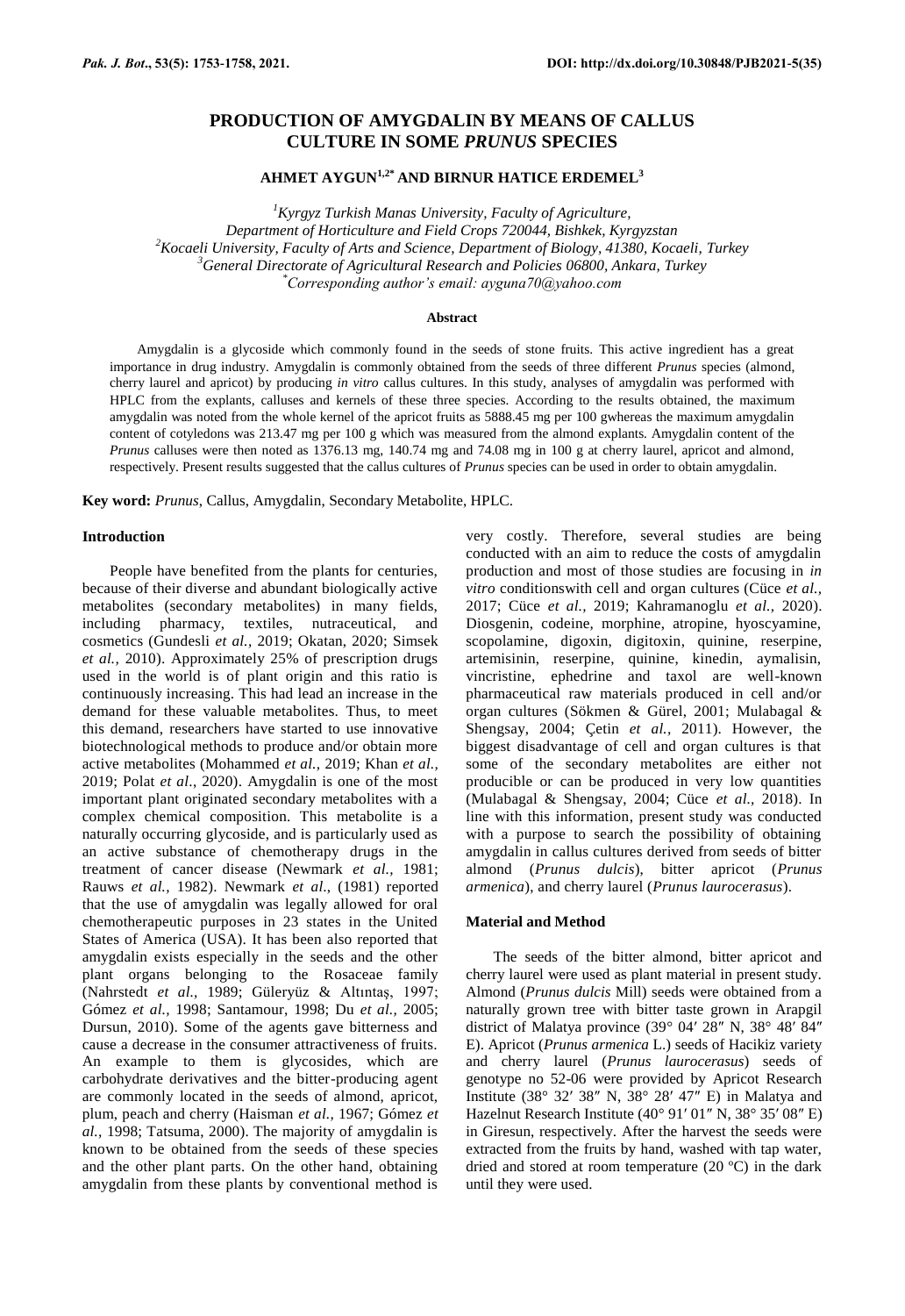**Callus cultures:** The cotyledons of the seeds were used as explant source for callus induction. For surface sterilization shells were cracked and the kernels were extracted. The kernels were shaken in 3% sodium hypochlorite (NaOCl) solution with 1 drop of Tween 20 for 20 min, and then were washed in sterile distilled water 3 times for 5 min (Aygün & Dumanoğlu, 1998). For callus formation experiments, the explants were planted in MS (Murashige and Skoog, 1962) basal medium containing  $3\%$  (w/v) sucrose and 0.7% (w/v) agar (Difco Bacto), and supplemented with 6-benzyladenine (BA; 0.0, 1.0, and 2.0 mg/L), in combination with Naphthalene acetic acid (NAA; 0.0, 0.5, 1.0, 2.0 and 5.0 mg/L) and 2,4-dichlorophenoxyacetic (2,4- D; 0.0, 0.5, 1.0, 2.0 and 5.0 mg/L) (Table 1). All of the growth regulators were added to the media before autoclaving at 121 °C for 20 min. The pH was adjusted to 5.7 before adding agar and autoclaving. All cultures were incubated at  $24 \pm 1$ °C in the dark. Initially, the explants were cultured for 4 weeks and then subcultured three times at 4 week intervals.

**Table 1. The rate of callus formation in** *Prunus* **species of different BA + Auxin combinations.**

| <b>BA</b> | <b>NAA</b> | Callus formation rate (%) |                      |                 |
|-----------|------------|---------------------------|----------------------|-----------------|
| (mg/L)    | (mg/L)     | <b>Almond</b>             | <b>Cherry laurel</b> | <b>Apricot</b>  |
| 0.0       | 0.0        | $\ast$                    | $\ast$               | $^{+}$          |
|           | 0.5        | *                         | *                    | $\ast$          |
|           | 1.0        | $^{+}$                    | *                    | $^+$            |
|           | 2.0        | $^{+}$                    | *                    | $^{+}$          |
|           | 5.0        | $^{+}$                    | *                    | $^{+}$          |
|           | 0.0        | *                         | *                    | $\ast$          |
| 1.0       | 0.5        | $^{+}$                    | *                    | $\! + \!\!\!\!$ |
|           | 1.0        | $^{+}$                    | *                    | $^{++}$         |
|           | 2.0        | $^{+}$                    | $^{+}$               | $^{+}$          |
|           | 5.0        | $^{+}$                    | *                    | $^{+}$          |
| 2.0       | 0.0        | $\ast$                    | $\ast$               | $\ast$          |
|           | 0.5        | $\! + \!\!\!\!$           | *                    | $^{+}$          |
|           | 1.0        | $^{++}$                   | $\ast$               | $^{+}$          |
|           | 2.0        | $^{++}$                   | *                    | $^{++}$         |
|           | 5.0        | $^{++}$                   | *                    | $\! + \!\!\!\!$ |
|           | $2,4-D$    |                           |                      |                 |
|           | (mg/L)     |                           |                      |                 |
| 0.0       | 0.0        | $^{+}$                    | $\ast$               | $^{+}$          |
|           | 0.5        | $^{+}$                    | *                    | $^{+++}$        |
|           | 1.0        | *                         | *                    | $^{+++}$        |
|           | 2.0        | $^{++}$                   | $\ast$               | $^{+}$          |
|           | 5.0        | $^{+++}$                  | $^{+}$               | $^{+++}$        |
| $1.0\,$   | 0.0        | $\ast$                    | *                    | $\! + \!\!\!\!$ |
|           | 0.5        | $\! + \!\!\!\!$           | ∗                    | $\ast$          |
|           | 1.0        | $^{+++}$                  | $\ast$               | $^{+}$          |
|           | 2.0        | $^{+++}$                  | $^{+}$               | $^{+}$          |
|           | 5.0        | $^{+++}$                  | $\! + \!\!\!\!$      | $^{++}$         |
| $2.0$     | $0.0\,$    | $^{+}$                    | $\ast$               | $\ast$          |
|           | 0.5        | $++++$                    | $\ast$               | $++$            |
|           | 1.0        | $^{+++}$                  | $^{+}$               | $^{+++}$        |
|           | 2.0        | $^{+}$                    | $\ast$               | $^{++}$         |
|           | 5.0        | $^{+}$                    | *                    | $\! + \!$       |

Data recorded on the 4 weeks after the culture and a total of three replicates of 25 explants per treatment for callus formation

 $*$  = No callus formation,  $+$  = 1-20%,  $++$  = 21-40%,  $++$  = 41-75% callus formation

**Determination of amygdalin in plant tissues:** For amygdalin extraction 1.0 g tissue samples well-crushed in porcelain mortar were used. Callus tissues were removed from the cotyledons, and callus and cotyledons were analyzed separately as well as whole kernels. The samples were extracted in the solvent of 10 ml methanol (MeOH) chloroform (1:1) in the shaker at room temperature for 24 hours. Plant sediments filtered through coarse filter paper, and later through 0.45 µm filters. For amygdalin analysis the filtrate of 20 μl was given directly to the HPLC (Highperformance liquid chromatography). Acetonitrile (Solvent A) (Merck, HPLC grade) and deionized water (solvent B) were used as mobile phase. For separation, C18 (4.6 x 150 mm, particle size 0.5 μm) column and UV detector were used. Scanning was made at different wavelengths (Berenguer *et al.,* 2002; Keskin & Kunter, 2007; Dursun, 2010). Standard stock solutions of 1000 ppm in MeOH were prepared. From this stock solution, concentrations of 500, 250, 100 and 25 ppm were prepared by diluting (with MeOH)) and given to the device with 20 ml-volume syringe and then the chromatograms were obtained. The results were calculated as mg/100g wet weight.

## **Statistical analysis**

The experiments were conducted according to completely randomized design with five replications and five explants in each replication for callus cultures, and three replications for amygdalin analyses. The data was subjected to Analysis of variance (ANOVA) using SPSS (version 21.0) software, and the comparison of the means  $(\pm$  SE) was performed by Duncan's multiple range test  $(p<0.05)$ .

# **Results**

**Callus formation from cotyledon tissue:** The cotyledons of *Prunus* species used in the experiment formed callus *in vitro* at the end of the 3 subcultures. In the combinations used in the experiment, almond cotyledons formed the highest rate of callus, whereas the least callus formation was noted from the Cherry Laurel (Table 1; Fig. 1).

**The results of amygdalin obtained from plant tissues:**  Amount of amygdalin was determined by HPLC in calluses, callus forming cotyledons and whole kernels. Figure 2 shows the HPLC chromatogram of amygdalin standard.

The amount of amygdalin was determined from different tissues of seeds in three of the *Prunus* species are given in Table 2 and Figures 3 and 4. Results suggested that the whole kernels yielded the highest amount of amygdalin among the materials used across the species. Almond kernels had the highest amount of amygdalin as  $5888.45$  mg/ $100g$  (Table 2; Fig. 4), and was followed by cherry laurel (3507.27 mg/100g) and apricot (2596.77 mg/100g). Considering cotyledons, almond yielded the highest amount of (213.47 mg/l00g) amygdalin (Table 2), whereas cherry laurel yielded the least (10.53 mg/100g). The amount of amygdalin in the cotyledon derived calluses was 1376.13 mg/100g, 140.74 mg/100g and 74.08 mg/100g in cherry laurel, apricot and almond species, respectively.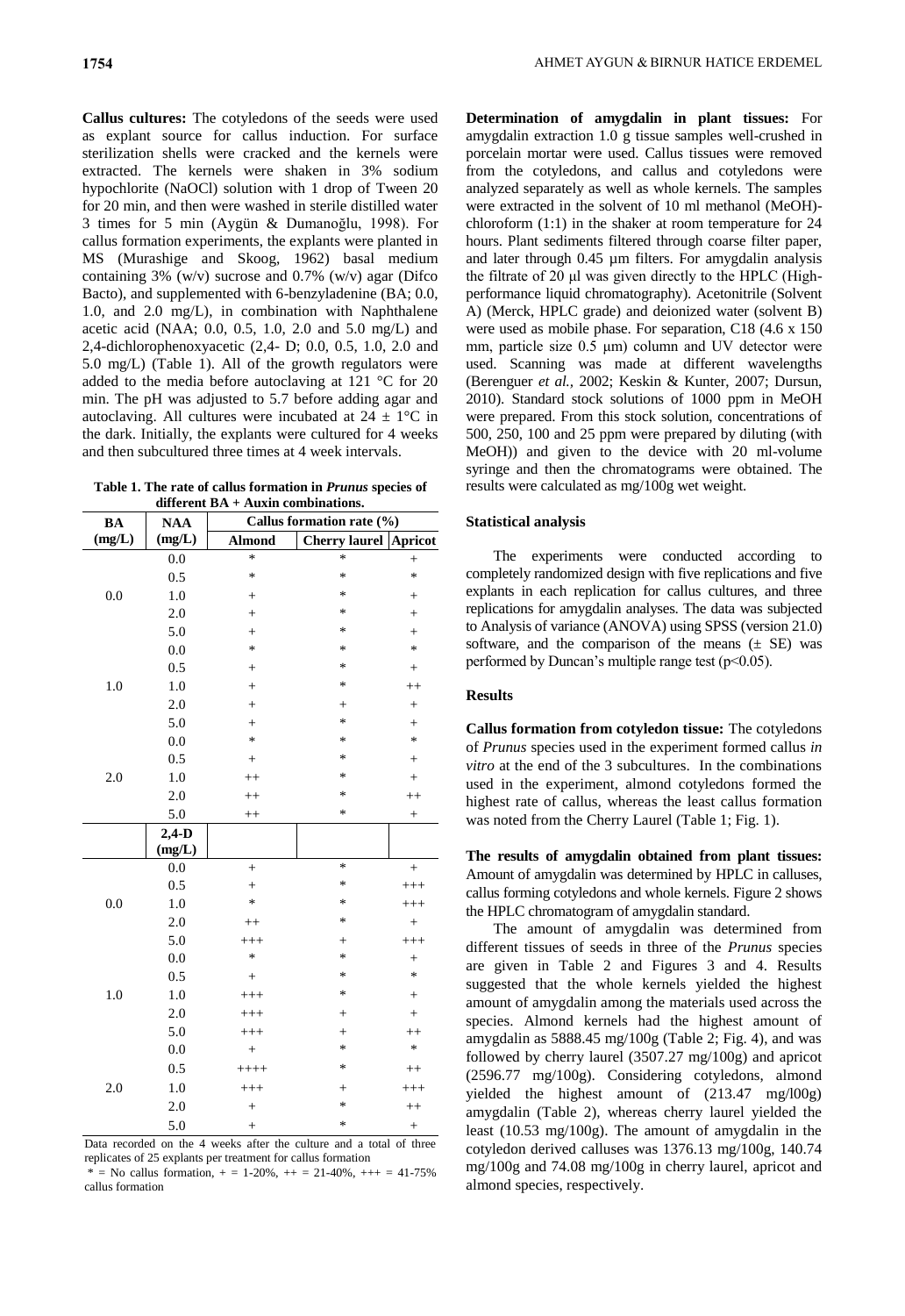| <b>Plant tissue</b> | <b>Species</b>       |                      |                    |  |  |
|---------------------|----------------------|----------------------|--------------------|--|--|
|                     | <b>Almond</b>        | <b>Cherry laurel</b> | Apricot            |  |  |
| Callus              | $74.08 \pm 4.61c$    | $1376.13 + 24.38a$   | $140.74 \pm 5.12b$ |  |  |
| Cotyledons          | $213.47 \pm 10.52a$  | $10.53 \pm 0.48c$    | $48.53 \pm 2.76$   |  |  |
| Whole kernel        | $5888.45 \pm 29.64a$ | $3507.27 + 14.54b$   | $2596.77 + 24.92b$ |  |  |

**Table 2. Amygdalin amount in plant tissues (mg/100 g).**



Fig. 1. The appearance of callus formation of apricot cotyledons in MS medium supplemented with 5.0 mg/L1 2,4-D.

#### **Discussion**

The use of secondary metabolites obtained from plant species has gained increasing importance in the medical field in recent years. The main objective of this study was to search the possibility of obtaining amygdalin glycoside, used as a medicine in treating cancer in recent years, through callus cultures. There have been previous reports describing the determination of amygdalin in plant tissues (Femenia *et al.,* 1995; Gómez *et al.,* 1998; Haque & Bradbury, 2002; Yıldırım & Askın, 2010; Lee *et al.,* 2013), but no reports exist on quantification of amygdalin in calluses produced in callus culture method. In the study, different levels of callus formation were observed in the same plant growth regulator combinations of cotyledons of 3 different Prunus species. In the combinations used in the experiment, almond cotyledons formed a higher rate of callus. As a matter of fact, callus formation was observed at the level of 65.00% 57.90% 7.50% in cotyledons of almond, apricot and cherry laurel, respectively. The researchers obtained 83.3-100.0% callus from immature embryos of peach, nectarine and flat Saturn peaches, and 97% from immature plum cotyledons (Yao *et al.,* 1990; Ning & Bao, 2007). In the study of Yang *et al.,* (2009) plant regeneration and 100% callus formation was obtained from three explants of stem, leaves and anthers in almonds. These results are higher than our findings. The difference could be due to the differences in genotypes and tissues used as an explant. On the other hand, there is a big difference between immature or mature explants in terms of callus formation. Since mitotic activity continues in explants taken from immature cotyledons, callus formation and regeneration is expected to be more.

The amount of amygdalin determined in the whole kernels in almond in this study was 5888.45 mg/100g. Amygdalin content in kernels of standard almond species of Italian, American and Russian origin was found to be 0.22-1.95% (22-195 mg / 100g) on dry weight basis (Kester & Asay, 1975; Simsek, 2011). On the other hand, Arrazola *et al.,* (2012), in a study using 29 sweet, slightly bitter, and bitter species grown in Spain, determined that the amount of amygdalin was 2.4-5.96 mg/100g in 6 bitter species. The results obtained from these studies remained far beyond of our study.

For instance, Lee *et al.,* (2013) determined the amount of amygdalin in non-bitter, slightly bitter, and bitter almond varieties, and reported that the amount of amygdalin varied between 3300.66 and 5399.83 mg/100g. It is thought that this genotype can also be considered in this aspect.

The amount of amygdalin obtained from cherry laurel seeds was 350.27 mg/100g. Genç (2009), in his study for the determination of amygdalin content in cherry laurel seeds, reported that the amount of amygdaline was 93.06 g/kg (9306 mg/100g). The study of Dursun (2010) revealed that the highest amount of amygdalin 103.36 g/kg (10336 mg/100g) was in the seeds of cherry laurel harvested on July the  $12<sup>th</sup>$ . Our results are 1/3 of the results reported by the researchers. It may be said that this difference is caused by the period in which explants are taken as well as by the genotypes. Dursun (2010) determined 85.27 g/kg (8527 mg/100g) amygdalin from the seeds picked up on July 27. In cherry laurel, a decrease in the amount of amygdalin is reported with maturity. It is said that the seeds of Hacikiz apricot variety used in the study has a bitter taste. In the seeds of this variety, 2596.77 mg/100g of amygdalin has been determined. Yıldırım and Askın (2010) determined the highest amount of amygdalin as 6.35 g/100g in bitter variety Paviot and 4.41 g/100g in sweet variety Aprikoz. In comparison with our findings, these results were considered as very high. We thought that this discrepancy was initially caused by the genotypes. Additionally, since the amygdalin value rises in parallel with the bitterness (Zhao, 2012), we think that Pavilot variety, with higher bitterness than our own cultivar Hacikiz, has a higher ratio of amygdalin value. On the other hand, it is possible that the same amount of amygdalin may be obtained from genotypes showing differences in terms of bitterness (Arrazola *et al.,* 2012; Lee *et al.,* 2013).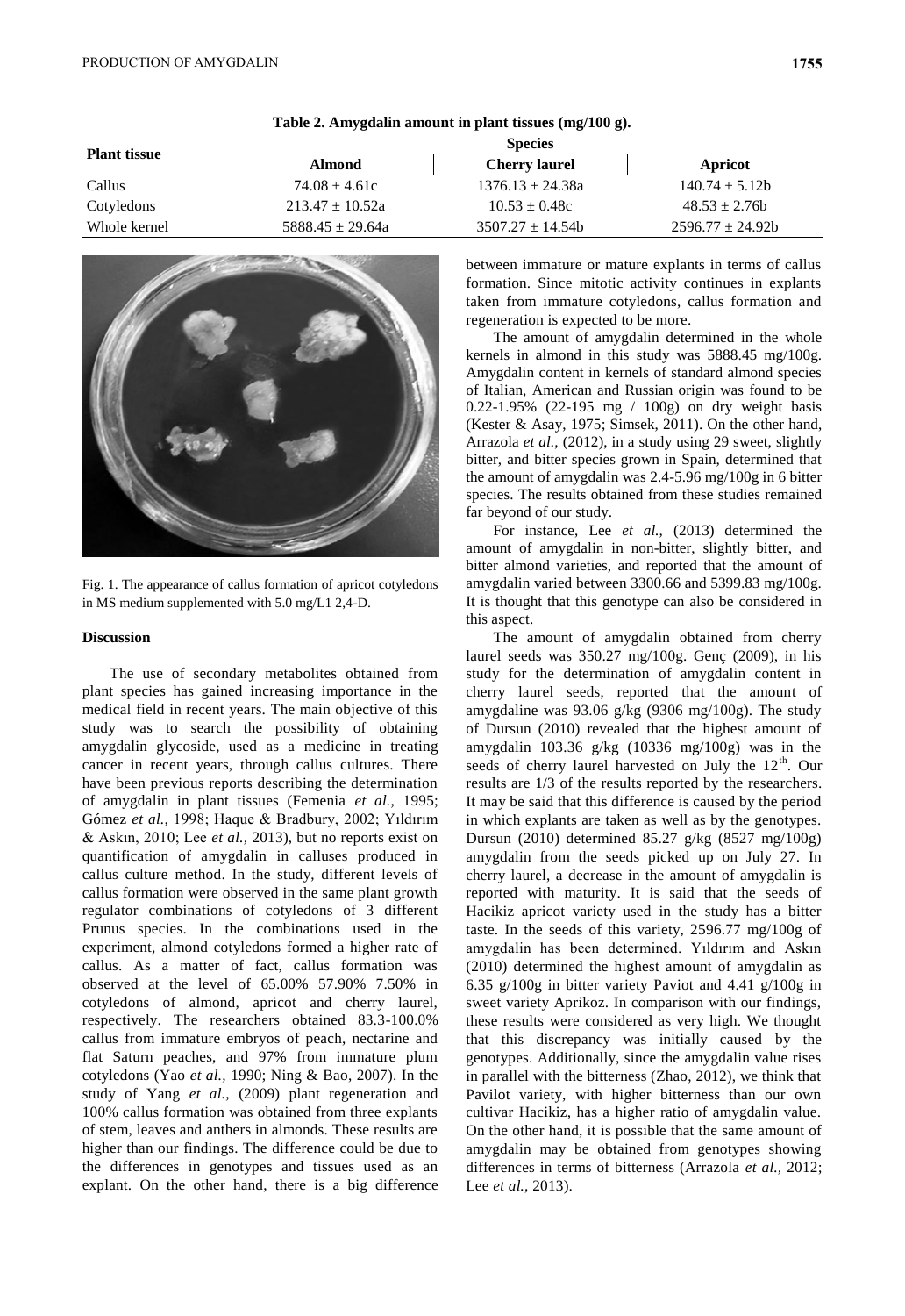

Fig. 2. HPLC chromatogram of amygdalin standard.



Fig. 3. An example of HPLC chromatogram of whole kernels in almond.



Fig. 4. Amount of amygdalin in *Prunus* species (mg/100g).

Amygdalin amounts of the cotyledon explants of *Prunus* species that formed callus have also been determined. Amygdaline content was found to be as 213.47 mg/100g in almond, 10.53 mg/100g in cherry laurel and 48.53 mg/100g in apricot explants. These amounts are too low to be compared to the amount found in the seeds. It is believed that the reason for this is that callus formation from explants takes a period of time and increasing of water content in explants along with their growth (Rao & Ravishankar, 2002). The amount of amygdalin in the callus obtained in this study was found to be 74.08 mg/100g in almond, 1376.13 mg/100g in cherry laurel and 140.74 mg/100g in apricot. These results are the first to *Prunus* species in the literature. The amount of amygdalin obtained from callus is very low compared to the amount determined in the seeds. However, considering the amount and the size of the callus produced per explants that amount corresponds to the amount determined in the seed. The results obtained from this study reveal that it is possible to obtain amygdalin continuously by callus cultures in *Prunus* species.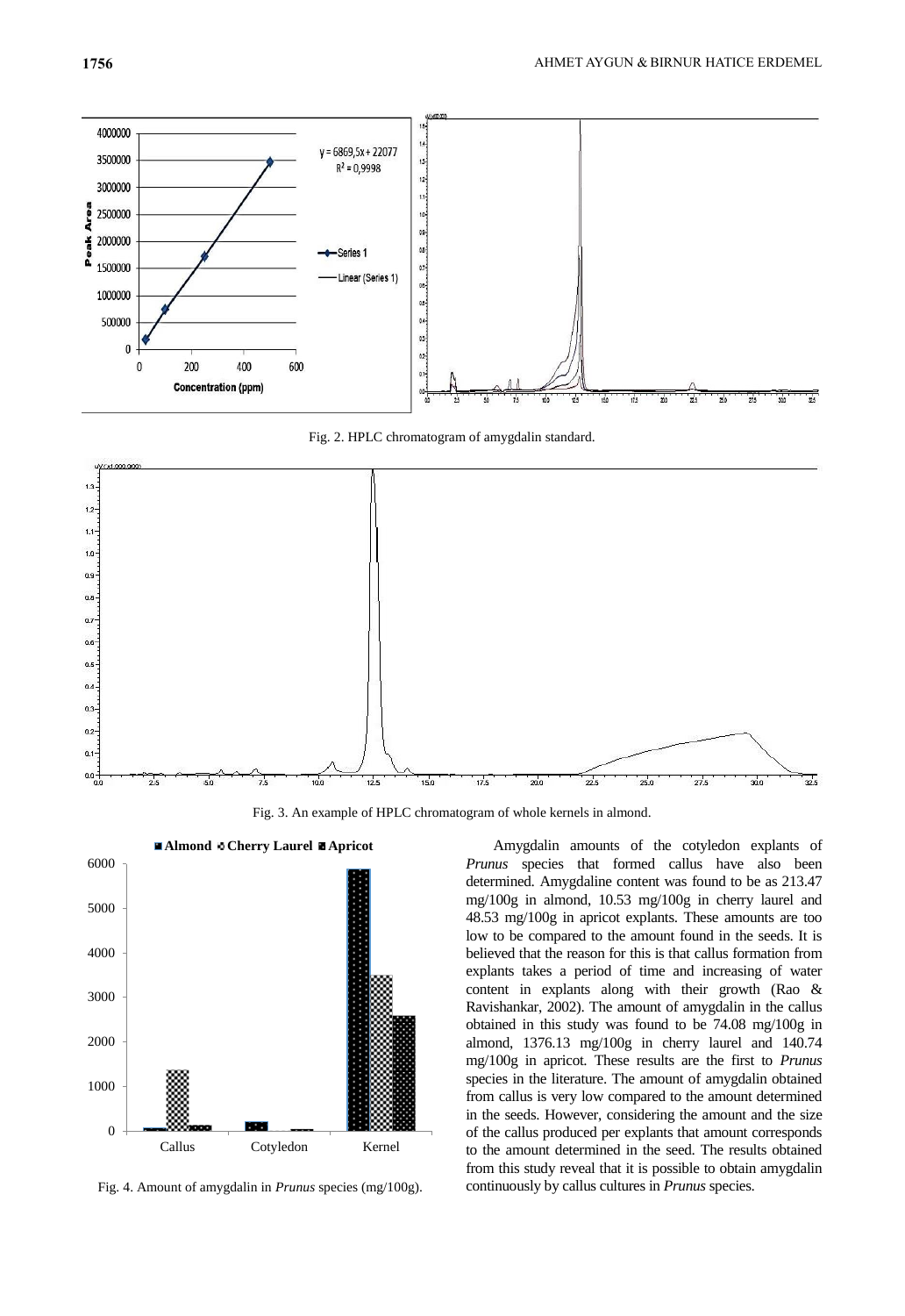# **Conclusions**

As a consequence of the present study, the callus production from almond, cherry laurel and apricot cotyledons has been achieved to some extent. According to the results obtained, some of these genotypes are found to have the ability to be used for obtaining amygdalin. On the other hand, since obtaining amygdalin from the calluses of *Prunus* species is the first attempt; this study fills a huge gap in the literature. Results also made it possible to do some recommendations for the further studies. Thus, the amount of amygdalin in callus is estimated to be increased especially by using abiotic stress conditions for plant growing.

#### **References**

- Arrazola, G., R. Sanchez and F.G.N. Dicenta. 2012. Content of the cyanogenic glucoside amygdalin in almond seeds reated to the bitterness genotype. *Agron. Colomb.*, 30(2): 260-265.
- Aygün, A. and H. Dumanoğlu. 1999. Ayvada (*Cydonia vulgaris* Pers.) olgunlaşmamış çenek yapraklardan somatik embriyo oluşumu. *Ankara Üniversitesi Ziraat Fakültesi Tarım Bilimleri Dergisi*, 5(2): 50-57.
- Berenguer-Navarro, V., M. Giner-Galvaa and N. Granea-Teruel. 2002. Chromatographic determination of cyanoglycosides prunasin and amygdalin in plant extracts using a porous graphitic corbon column. *J. Agri. & Food Chem.*, 50: 6960-6963.
- Çetin, E.S., F. Uzunlar and N.G. Baydar. 2011. UV-C Uygulamasının gamay üzüm çeşidine ait kalluslarda sekonder metabolit üretimi üzerine etkileri. *Gıda*, 36(6): 319-326
- Cüce, M., T. Bekircan and A. Sökmen. 2018. Phenolic constituents of Vaccinium species from both natural resources and micropropagated plantlets. *Int. J. Second. Metabol.,* 5(4): 304-311.
- Cüce, M., T. Bekircan, A.H. Laghari, M. Sökmen, A. Sökmen, E.Ö. Uçar and A.O. Kılıç. 2019. Phenolic profiles, antimicrobial and cytotoxic properties of both micropropagated and naturally growing plantlets of *Calamintha sylvatica* subsp. *sylvatica* Bromf. *Notulae Botanicae Horti Agrobotanici Cluj-Napoca*, 47(4): 1145-1152.
- Cüce, M., T. Bekircan, A.H. Laghari, M. Sökmen, A. Sökmen, E.Ö. Uçar and A.O. Kılıç. 2017. Antioxidant phenolic constituents, antimicrobial and cytotoxic properties of *Stachys annua* L. from both natural resources and micropropagated plantlets. *Ind. J. Trad. Know.*, 16(3): 407-416.
- Du, Q., G. Jerz, Y. He, L. Li, Y. Xu, Q. Zhang, P. Winterhalter and Y. Ito. 2005. Semi-industrial isolation of salicin and amygdalin from plant extracts using slow rotary counter – current chromatography. *J. Chromatograph. A*, 1074: 43-46.
- Dursun, S. 2010. Karayemişte siyanür içerikli amigdalin ve prunasin miktarlarının Belirlenmesi. *Yüksek Lisans Tezi, Ordu Üniversitesi, Fen Bilimleri Enstitüsü*, pp.31.
- Femenia, A., C. Rossello, A. Mulet and J. Canellas. 1995. Chemical composition of bitter and sweet apricot kernels. *J. Agri. & Food Chem.*, 43(2): 356-361.
- Genç, N. 2009. Taflan çekirdeğinde (*Laurocerasus officinalis*  Roem.) fonksiyonel bileşik analizi ve antioksidan kapasitesinin araştırılması. *Gazi Osman Paşa Üniversitesi Fen Bilimleri Enstitüsü Kimya Anabilim Dalı*, pp 42.
- Gómez, E., L. Burgos, C. Soriano and J. Marín. 1998. Amygdalin content in the seeds of several apricot cultivars. *J. Sci. Food & Agri.*, 77: 184-186.
- Güleryüz, M. and R. Aslantaş. 1997. Amygdalin glikozitinin önemi, kalıtımı, biyosentezi ve hidrolizasyonu. *Atatürk Üniversitesi Ziraat Fakültesi Dergisi*, 28(4): 656-661.
- Gündeşli, M.A., N. Korkmaz and V. Okatan. 2019. Polyphenol content and antioxidant capacity of berries: A review. *Int. J. Agri. Forest. & Life Sci.*, 3(2): 350-361.
- Haisman, D.R. and D.J. Knight. 1967. The enzymic hydrolysis of amygdalin. *Biochem. J*., 103(2): 528-534.
- Haque, M.R. and J.H. Bradbury. 2002. Total cyanide determination of plants and foods using the picrate and acid hydrolysis methods. *Food Chem*., 77(1): 107-114.
- Kahramanoğlu, İ., S. Usanmaz, T. Alas, V. Okatan and C. Wan. 2020. Combined effect of hot water dipping and *Cistus creticus* L. leaf extracts on the storage quality of fresh Valencia oranges. *Folia Hort.*, 32(2): 337-350.
- Keskin, N. and B. Kunter. 2007. Erciş üzüm çeşidinin kallus kültürlerinde UV ışını etkisiyle resveratrol üretiminin uyarılması. *A.Ü Ziraat Fakültesi Tarım Bilimleri Dergisi,* 13(4): 379-384.
- Kester, D.E. and R. Asay. 1975. Almonds. In: (Eds.): Janick, J. and J.N. Moore. *Advances in Fruit Breeding.* Purdue Univercity Press, Lafayette, Indiana, 387-419.
- Khan, T., T. Khan, C. Hano and B.H. Abbasi. 2019. Effects of chitosan and salicylic acid on the production of pharmacologically attractive secondary metabolites in callus cultures of *Fagonia indica*. *Ind. Crops & Prod.*, 129: 525-535.
- Lee, J., G. Zhang, E. Wood, C.R. Castillo and A.E. Mitchell. 2013. Quantification of amygdalin in nonbitter, semibitter and bitter Almonds (*Prunus dulcis*). *J. Agri. Food Chem.*, 2013(32): 7754-7759.
- Mohammed, N.R., A. Dalar, F.A. Ozdemir and M. Turker. 2019. *In vitro* propagation and secondary metabolites investigation of *Hypericum perforatum* L. *Fresenius Environ. Bull.*, 28(7): 5569-5576.
- Mulabagal, V. and H. Shengsay. 2004. Plant cell cultures-an alternative and efficient source for the production of biologically ımportant. *Int. J. App. Sci. & Eng.*, 1: 29-48.
- Murashige, T. and F. Skoog. 1962. A revised medium for rapid growth and bio assays with tobacco tissue cultures. *Physiol. Plant.*, 15(3): 473-497.
- Nahrstedt, E.E., A. Sattar and M.H. El-zalabani. 1989. Amygdalin acyl derivatives, cyanogenic glycodes from the seeds of *Merreia dissecta*. *Phytochem.*, 29(4): 1179-1181.
- Newmark, J., R.O. Brady, P.M. Grimley, A.E. Gal, S.G. Waller and J.R. Thistlethwaite. 1981. Amygdalin (Laetrile) and prunasin β- glucosidases: distribution in germ-free rat and in human tumar tissue. *Proceed. Nation. Acad. of Sci.*, 78: 6513-6516.
- Ning, G.G. and M.Z. Bao. 2007. Plant regeneration from callus derived from immature embryo cotyledons of *Prunus mume*. *Hort. Sci.,* 42: 744–747.
- Okatan, V. 2020. Antioxidant properties and phenolic profile of the most widely appreciated cultivated berry species: A comparative study. *Folia Hort.*, 32(1): 79-85.
- Polat, M., K. Mertoglu, I. Eskimez and V. Okatan. 2020. Effects of the fruiting period and growing seasons on market quality in goji berry (*Lycium barbarum* L.). *Folia Hort*., 32(2): 1-11.
- Rao, R.S. and G.A. Ravishankar. 2002. Plant cell cultures: Chemical factories of secondary metabolites. *Biotecnol. Adv.*, 20: 101-153.
- Rauws, A.G., M. Olling and A. Timmerman. 1982. The Pharmacokinetics of amygdalin. *Arch. Toxicol.*, 3(4): 311-319.
- Santamour, F. 1998. Amygdalin in *Prunus* leaves. *Phytochem.*, 47(8): 1537-1538.